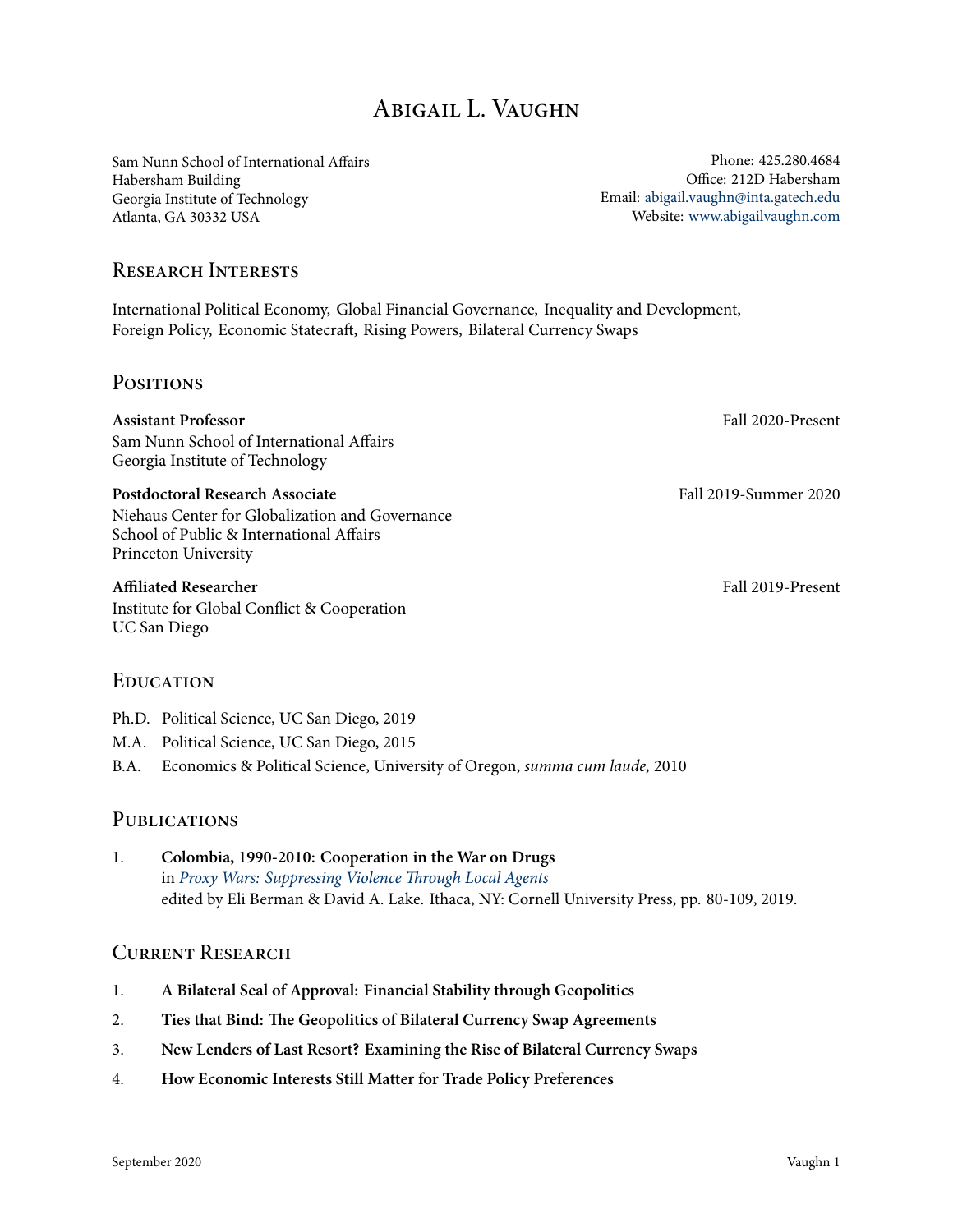## PRESENTATIONS AND CONFERENCE PARTICIPATION

| 2020 PEIO, ISA (canceled) |
|---------------------------|
| 2019 APSA, IPES           |

- 2018 APSA, ISA, SPSA, Yale University
- 2016 George Washington University

## Teaching Experience

| Instructor of Record  | Globalization (graduate, Fall 2020)                                                                                                  |
|-----------------------|--------------------------------------------------------------------------------------------------------------------------------------|
|                       | International Organizations (Fall 2018)                                                                                              |
|                       | International Law (Summer 2017; Summer 2018)                                                                                         |
|                       | International Political Economy (Spring 2018; Fall 2020)                                                                             |
| Research Mentor       | Undergraduate Research Apprenticeship Program (Winter/Spring 2019)<br>HBCU-Summer Training Program for Research Success (2016; 2017) |
| Discussion Section TA | Globalization, the World System, and the Pacific (graduate course)<br>Introduction to International Relations (x4)                   |

## GRANTS, AWARDS, AND HONORS

| Grants and Fellowships    | IGCC Dissertation Fellowship, 2019 (declined)<br>Sanford-Lakoff Research Fellowship, 2017                                                                                                                                           |
|---------------------------|-------------------------------------------------------------------------------------------------------------------------------------------------------------------------------------------------------------------------------------|
| <b>Teaching Awards</b>    | Barbara and Paul Saltman Excellent Teaching Award, UCSD, 2018<br>Edward A. Bouchet Honor Society Member, Yale University, 2018<br>TA Excellence Award, UCSD Political Science, 2016; 2017<br>Graduate Student Integrity Award, 2017 |
| <b>Conference Funding</b> | SPSA Prestage-Cook Travel Award, 2018<br>UCSD Graduate Student Association Travel Grant, 2018<br>APSA Annual Meeting Travel Grant, 2018                                                                                             |

## Service and Related Experience

- Awards and Prizes Committee (2020-2021)
- Graduate Research Assistant for Christina Schneider (2014-2017), David Lake (2014-2017), and Lawrence Broz (2015)
- Coordinator, Graduate Admission Weekend, UCSD Political Science Graduate Council (2017)
- Paralegal, U.S. Department of the Treasury, Portland, OR (2010-2013)
- Certified Contracting Officer, Defense Acquisition University, Ft. Belvoir, VA (2012)
- Research Assistant, Washington Policy Center, Seattle, WA (2010)
- Undergraduate Research Assistant for Ron Mitchell (2010) and Michael Dreiling (2009)